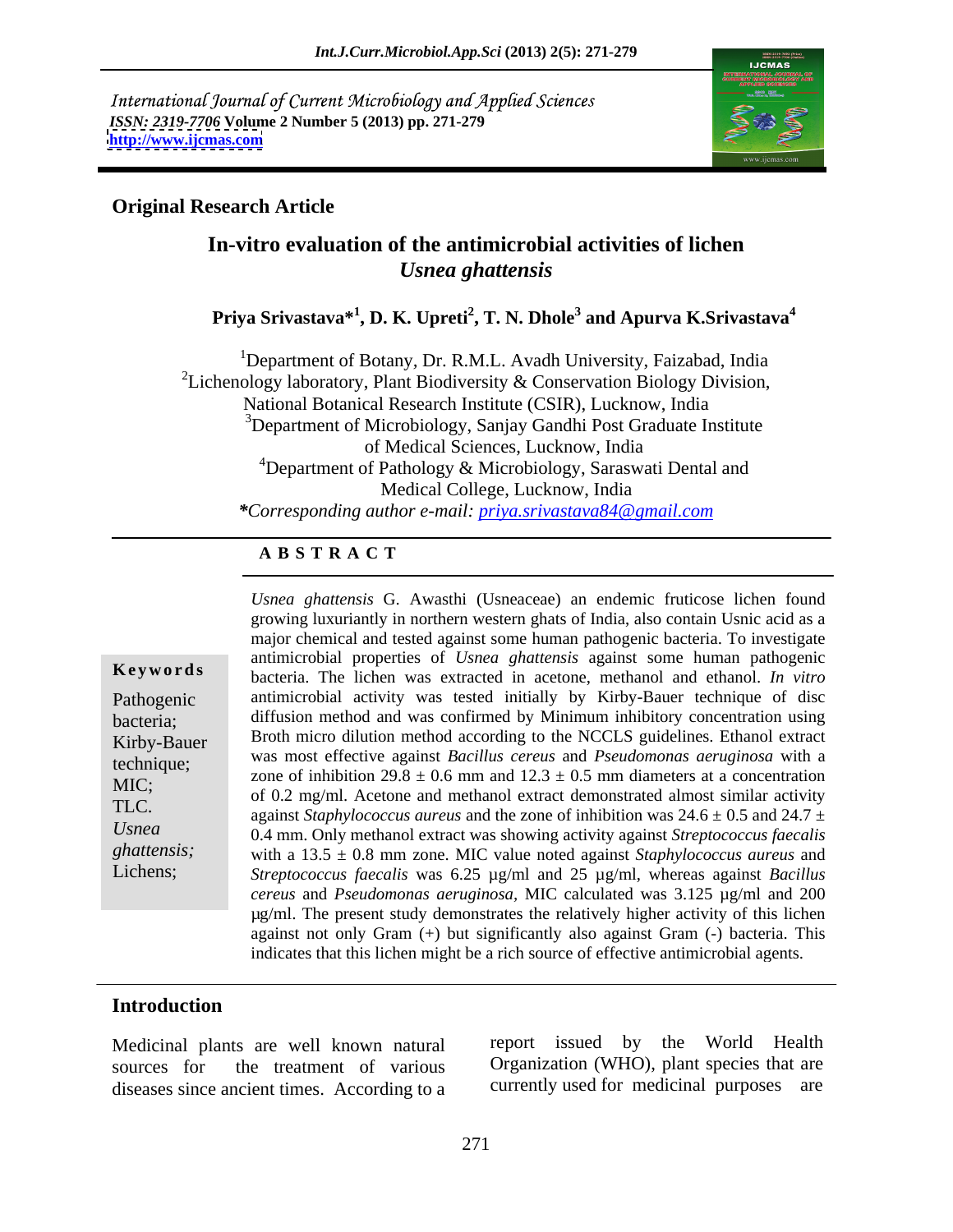about 20 000. Lichens are among the most fascinating organisms on this planet. Lichen biological actions including antibiotic, is not a single organism the way most other antimycotic, antiviral, anti-inflammatory, living things are, but rather it is a analgesic, antipyretic, antiproliferative, and combination of two organisms which live cytotoxic effects (Molnár and Farkas, 2010; together intimately. The fungus forms a thallus or lichenized stroma that may 2010 a, b; Shukla *et al.,* 2010).Although contain characteristic secondary metabolites about 8% of the terrestrial ecosystem in all lichens (Ahmadjian, 1993). Lichens are valuable plant resources and are used as medicines, food, fodder, dyes perfume, world, but their biological activities and spice, and for miscellaneous purposes. The biologically active compounds remain lichen flora is rather poor in the vicinity of unexplored in great extent (Toma et al., industrial areas and big cities (Hegnauer, 1962), as lichens are very sensitive to *et al.,* 1999). The specific, even extreme, conditions of their existence, slow growth metabolites against different physical and about 20 0000. Lichen are an anong the most animal content a wide variety of the metabolites exert a wide variety of multiply resistant microorganisms on the paper of metabolites exert a method of the content and the conte

the fact that they contain unique and varied biologically active substances, mainly with antimicrobial actions. Because of marked metabolites, lichens, macro fungi, and vascular plants attract great attention of investigators as new significant sources of bioactive substances (Mitscher *et al*., 1987; Ingólfsdottir *et al*., 1997; Hostettman *et al*., 1997; Karaman *et al*., 2003). The intensive use of antibiotics has selected for antibiotic Total six bacteria, three gram positive resistance factors and facilitated the spread (*Staphylococcus aureus* (ATCC 25923),

Huneck, 1999; Manojlovic *et al.,* 2002; consists of lichens, and more than 20 000 lichen species are distributed throughout the unexplored in great extent (Toma *et al*., 2001).

various air pollutions. Thus these organisms *Usnea ghattensis*, is an endemic fruticose are used as air pollution monitors (Jezeirski lichen that grows on different trees and and long duration (maximum lifetime spans Usnea containing Usnic acid as the major to several thousand years) are consistent chemical constituent used traditionally in with their abundance in protective upper respiratory infections, and applied on biological influences (Denton & Karlen, external ulcers. It is still used today in 1973). Lichens have been used for traditional Chinese medicine (TCM) in medicinal purposes throughout the ages, liquid extract and tincture form to treat such as *Cetraria islandica* (L.) Ach. tuberculosis lymphadenitis. Usnic acid has (Parmeliaceae), *Lobaria pulmonaria* been used as a human papillomavirus (Schreb.) Hoffm. (Lobariaceae) were (HPV) treatment and as an oral hygiene reported to be effective in the treatment of agent, with limited effectiveness. In pulmonary tuberculosis (Vartia, 1973). accordance with these facts, in this study, The use of lichens in medicine is based on methanol, and ethanol extracts of *Usnea* antimicrobial activity of secondary animals and plants, and even produce toxins shrubs in Northern Western Ghats of India . Most of the lichen species of the genus the skin to treat surface infections or external ulcers. It is still used today in traditional Chinese medicine (TCM) in the antimicrobial activity of acetone, *ghattensis* were investigated *in vitro* in relation to test microorganisms, where some of them promote diseases in humans, and provoke food deterioration.

# **Materials and Methods**

### **Microorganisms**

*Streptococcus faecalis* (ATCC 33186),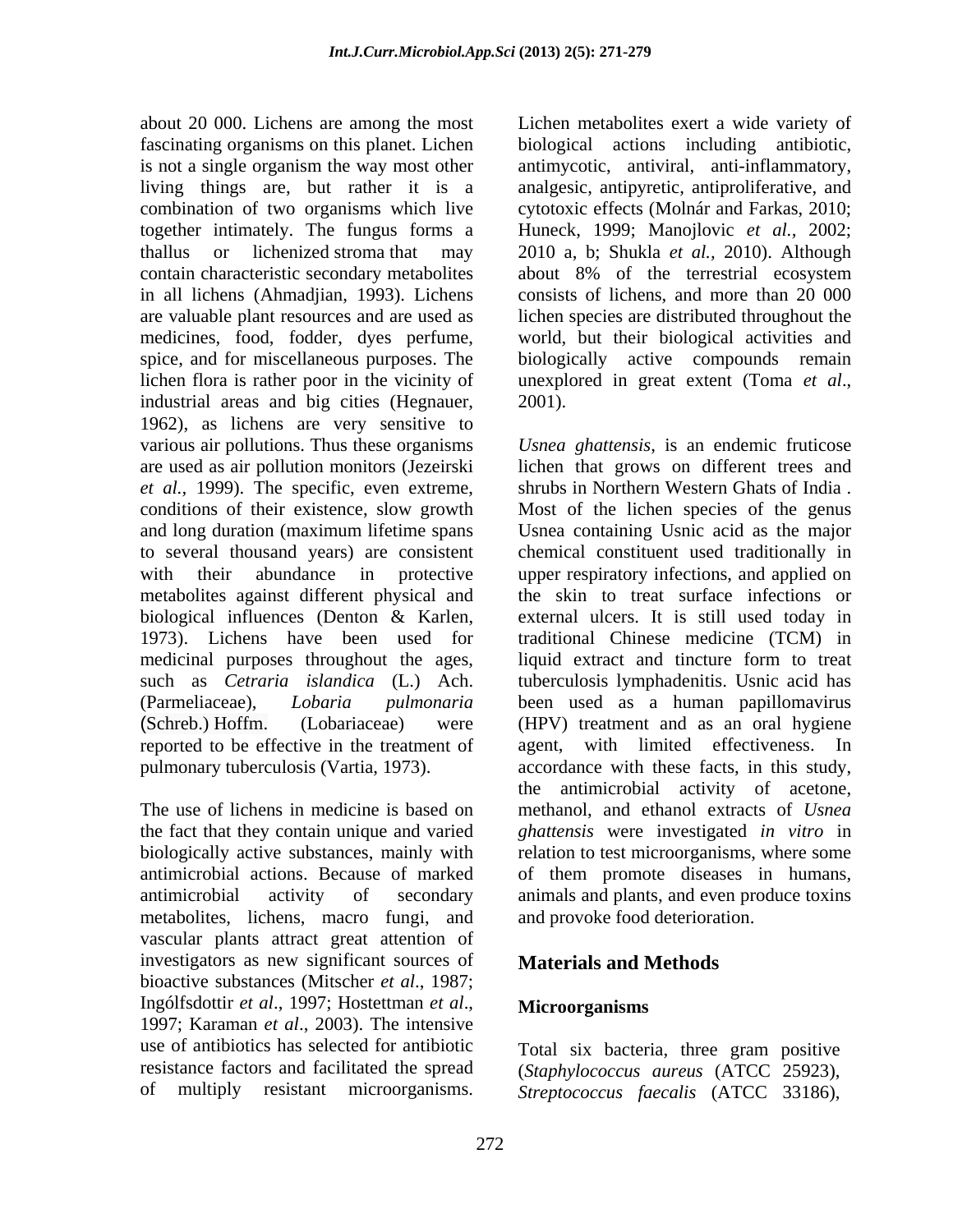*Bacillus cereus* (ATCC 14579)) and three gram negative (*Escherichia coli* (ATCC properties of the test samples. These cultured in their respective selective

The plant material of *Usnea ghattensis* lichen extract solutions (0.1 mg/ml and 0.2 was collected during Dec. 2009 from mg/ml) and placed onto the cultured Lingmala Forest area, Mahabaleshwar, Mueller Hinton agar plates. Inoculated Satara district, Maharashtra, India the plates were incubated at  $37^{\circ}$ C for 24 hrs. northern western Ghat area of India between altitudes of 1200-1340m. One On the second day, plates were read by voucher specimen preserved in the taking measurement of zone of inhibition herbarium of National Botanical around each disc. The diameter of zone of Research Institute, Lucknow (LWG), inhibition of bacteria was recorded in millimeters. Pure acetone, methanol and

for three days at room temperature. The different volumes, two different crude extract was prepared by decanting, cloth, and further filtered with Whatman No. 1 filter paper to obtain a clear filtrate. The filtrates were sterilized by membrane filtration using  $0.45 \mu m$  pore size filters.<br>The extracts were then evaporated to The extracts were then evaporated to The minimal inhibitory concentration dryness under reduced pressure and (MIC) of the crude extract was determined redissolved in respective solvents to attain by micro dilution techniques in Mueller the required concentrations of 0.1mg/ml Hinton Broth (MHB), according to Because the control of the control of the control of the street of the street of the street of the street of the street of the street of the street of the street of the street of the street of the street of the street of t

25922), *Pseudomonas aeruginosa* (ATCC Antimicrobial susceptibility test of the 29853), *Salmonella typhi* (ATCC 13311)) selected pathogens was done by Disc were used to assess the antimicrobial diffusion method using Kirby-Bauer Bacteria were kept on nutrient agar plates recommendation of NCCLS (NCCLS, at  $4^{\circ}$ C, respectively. For use in 1997). All the tests were performed on experiments, the organisms were sub- Mueller Hinton agar plates. Suspension of medium. The entire surface of the entire surface of the entire surface of the entire surface of the entire surface of the entire surface of the entire surface of the entire surface of the entire surface of the entire surfa **Lichen material Lichen material using sterile swab sticks.** The sterile discs technique (Bauer *et al*., 1966) and as per 1997). All the tests were performed on microbial cultures (0.5 Mc Farlands) was Mueller Hinton agar media in a Petri plate of diameter 6mm were impregnated with

**Extraction of lichen material** whereas commercial Gentamicin and The lichen sample was washed to remove Gentamicin was taken as positive control debris; air dried and pulverized to powder, for gram positive bacteria and Ceftriaxone and was stored in a sterile glass bottle in was used for gram negative bacteria. The the refrigerator. 10 g portions of sieved assay was done in triplicates and checked powder was added to 100 ml of solvents with the control plate. To determine the (acetone, ethanol, and methanol) and left effectivity of lichen crude extracts at followed by filtration through muslin were taken on each paper disc, on every On the second day, plates were read by inhibition of bacteria was recorded in millimeters. Pure acetone, methanol and ethanol were taken as negative control Ceftriaxone were used as positive control. different volumes, two different concentrations of lichen crude extracts Petri plate.

### **Minimum Inhibitory Concentration**

National Committee for Clinical Laboratory Standard, USA guidelines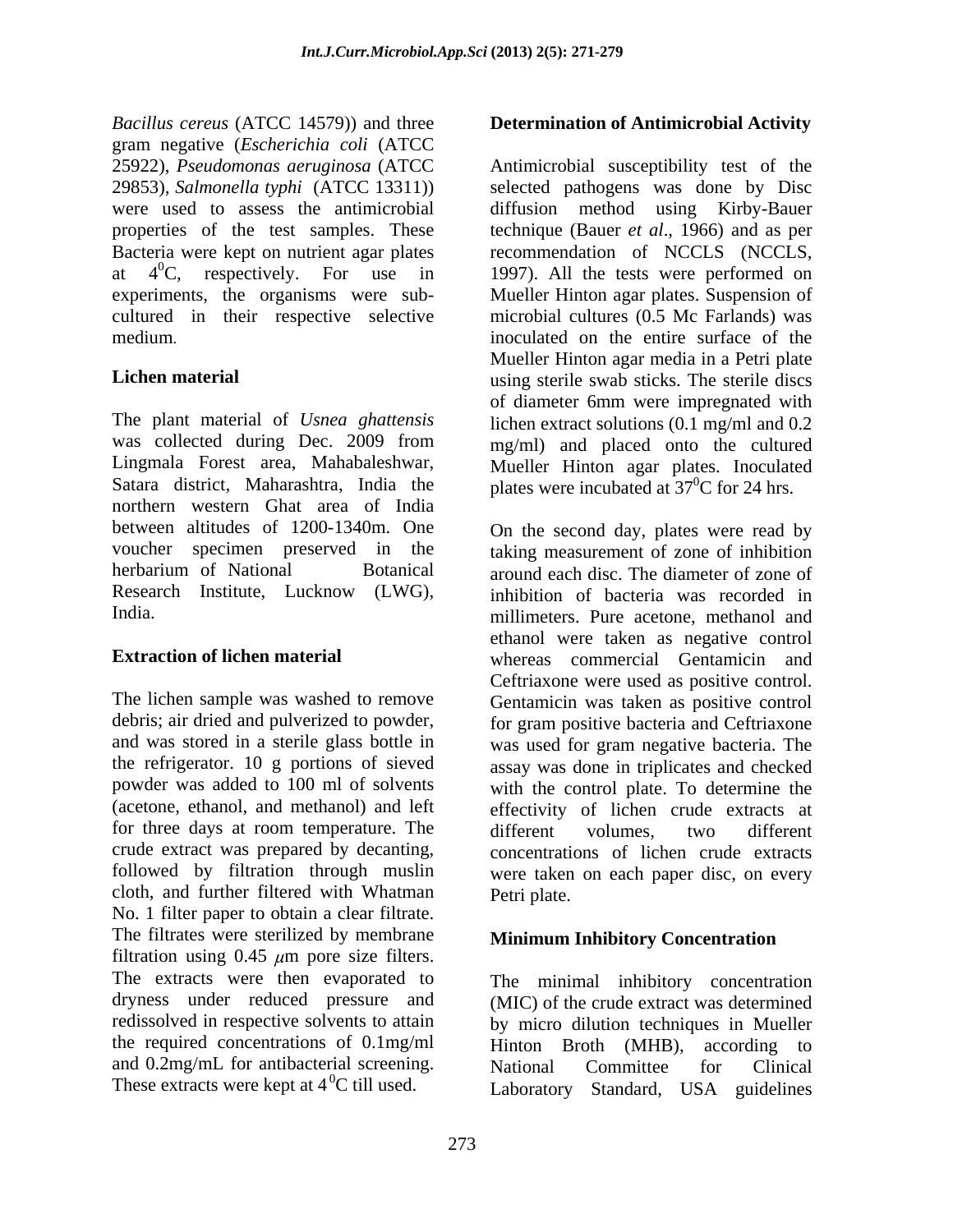(NCCLS, 2002). A series of two fold Both the concentration of methanol extract dilutions with concentrations ranging was showing activity against all the gram experiment against *S. aureus, S. faecalis*

certain quantity of extract and dissolving it in dimethylsulphoxide (DMSO). Two-fold prepared in Mueller -Hinton broth (MHB) prepared in the same medium at a density adjusted to a 0.5 McFarland turbidity  $\pm 0.5$  mm and  $24.7 \pm 0.4$  mm at 0.2 mg/ml standard colony forming units, and diluted 1:10 for the broth micro dilution procedure Then 100 µl of diluted extracts and 100 µl Crude methanol extract showed poor of bacterial suspensions were dispensed in activity against *S. faecalis* with a zone of 96 well sterile microtitre plate. The inhibition  $8.3 \pm 0.5$  mm at a concentration microtitre plates were incubated at  $37^{\circ}$ C of 0.1 mg/ml while the concentration 0.2 and MIC was determined after 24 h of mg/ml was showing a zone of inhibition of incubation. The MIC was determined by  $13.5 \pm 0.8$  mm. Ethanol extract showed establishing visible growth of the greater effect on *P. aeruginosa* with a microorganisms. The boundary dilution zone of inhibition of  $12.3 \pm 0.5$  mm at a without any visible growth was defined as concentration of 0.2  $\mu$ g/ml in comparison the MIC for the tested microorganism at to acetone  $(8.4 \pm 0.6 \text{ mm}$  dia. Zone) the given concentration. Untreated bacteria methanolic extract  $(8.7 \pm 0.4 \text{ mm})$ were taken as Positive control and MHB Although the extracts were not as effective was taken as negative control. All as the commercial antibiotics Gentamicin experiments were performed in triplicate. (NCCFs, 2002). A sectes of two field field frequencies of external domestic matrices of the concentration of methanol extract and the concentration of methanol extract were used in the bucker-bucker behand of the concentr

# **Results and Discussion**

### **Disc diffusion assays**

After the treatment had been applied and the inoculated plates were allowed to grow for 24 hours, the acetone extract and ethanol extract of *U. ghattensis were* showing activity against *Staphylococcus*  activity was found against *Streptococcus faecalis, Escherichia coli* and *Salmonella* 

from100 µg/ml to 0.195 µg/ml for positive bacteria and one gram negative methanol extract was used in the bacteria. No activity was recorded against and *B. cereus*.<br>The starting solutions of extracts and  $B$ . *cereus* with a mean zone of  $23.9 \pm 1.1$ <br>The starting solutions of extracts and  $\text{mm}(0.2\text{mg/ml conc.)}$  while ethanol extract component were obtained by measuring a of the lichen had the greatest effect on dilutions of extracts and components were mm at 0.2 mg/ml concentration. The for bacterial cultures. The inoculates were showing equal inhibitory effect on *S.* was showing activity against all the gram *Escherichia coli* and *Salmonella typhi*. The acetone extract inhibited growth *B.cereus* with a mean zone of  $23.9 \pm 1.1$ mm(0.2mg/ml conc.) while ethanol extract plates inoculated with *Bacillus cereus* with a mean zone of inhibition of  $29.8 \pm 0.6$ acetone and methanol extract were *aureus* with a mean zone of inhibition 24.6  $\pm$  0.5 mm and 24.7  $\pm$  0.4 mm at 0.2 mg/ml concentration respectively.

> inhibition  $8.3 \pm 0.5$  mm at a concentration to acetone  $(8.4 \pm 0.6 \text{ mm} \text{ dia.}$  Zone) and Ceftriaxone but they have potent antibacterial activity.

### **Minimum Inhibitory Concentration**

*aureus, Bacillus cereus* and *Bacillus cereus* was found to be 3.125 *Pseudomonas aeruginosa* while no µg/ml. *Streptococcus faecalis* was also The MIC values of the extract related to the tested bacterial strains varied between 25-3.125 µg/ml in case of gram positive bacteria. The measured MIC value for the extract against *Staphylococcus aureus* was 6.25 µg/ml while the MIC value against showing 25 µg/ml MIC value. Against *Pseudomonas aeruginosa*, the MIC value noted was 200 µg/ml. Positive control was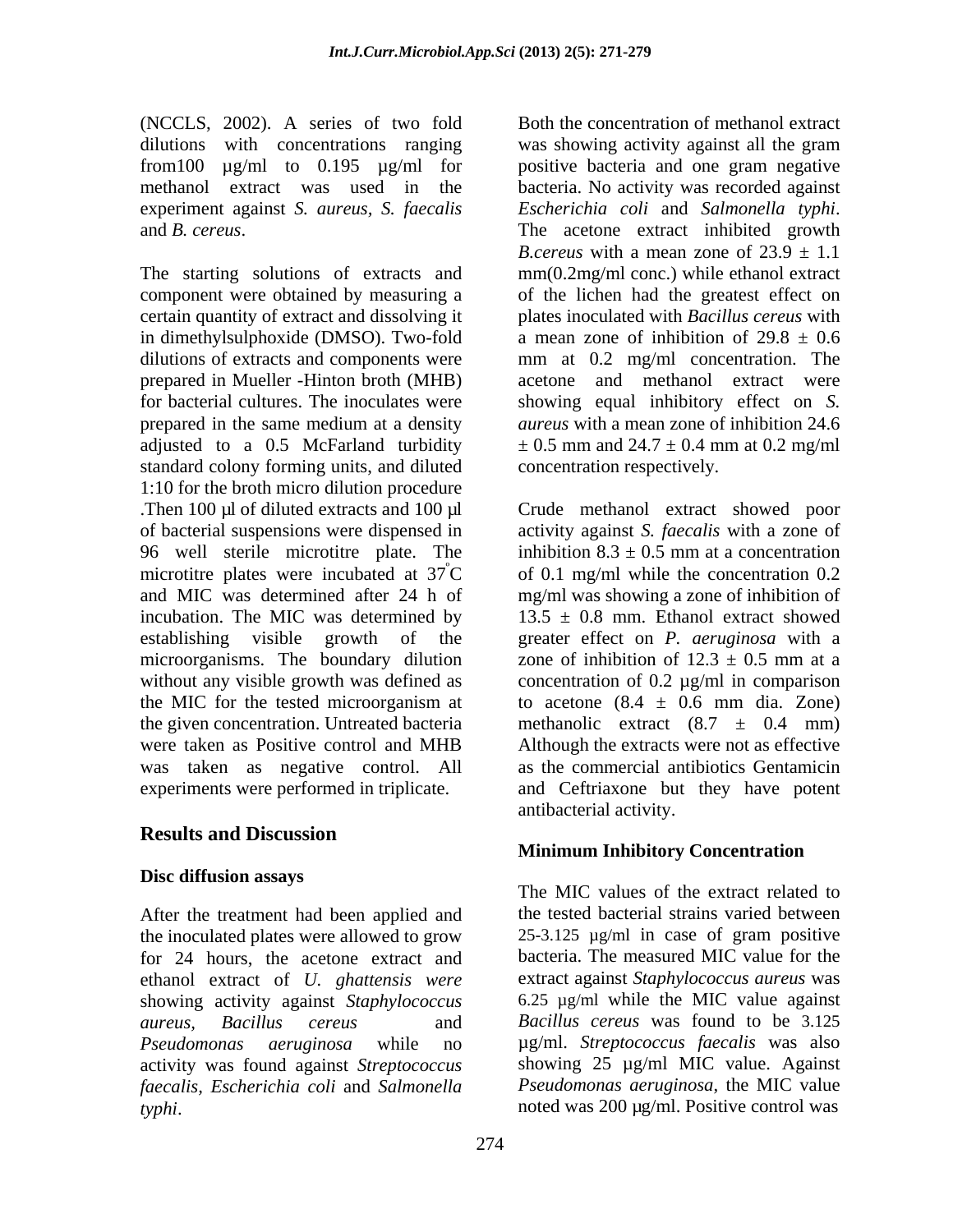|        | bacterial                        | bacteria      | acetone        |             | methanol |                                                                                                                                        |               | ethanol extract                | positive       | negative      |
|--------|----------------------------------|---------------|----------------|-------------|----------|----------------------------------------------------------------------------------------------------------------------------------------|---------------|--------------------------------|----------------|---------------|
| S. No. | pathogen                         | l strain      | extract        |             | extract  |                                                                                                                                        |               |                                | control        | control       |
|        |                                  | no.           | $0.1$ mg/ml    |             |          | $\sqrt{0.2 \text{ mg/ml}}$ $\sqrt{0.1 \text{ mg/ml}}$ $\sqrt{0.2 \text{ mg/ml}}$ $\sqrt{0.1 \text{ mg/ml}}$ $\sqrt{0.2 \text{ mg/ml}}$ |               |                                |                |               |
|        | Staphlyococcus                   | ATCC          | $13.8 \pm 0.7$ |             |          | $24.6 \pm 0.5$   $15.2 \pm 0.9$   $24.7 \pm 0.4$   $8.8 \pm 0.8$                                                                       |               | $19.1 \pm 0.8$                 | $25.6 \pm 0.7$ | $0.0 \pm 0.0$ |
|        | aureus                           | 25923         |                |             |          |                                                                                                                                        |               |                                |                |               |
|        | <b>Streptococcus</b><br>faecalis | ATCC<br>33186 | $0.0\pm0.0$    |             |          | $0.0 \pm 0.0$   $8.3 \pm 0.5$   $13.5 \pm 0.8$   $0.0 \pm 0.0$                                                                         |               | $0.0 \pm 0.0$                  | $24.8 \pm 0.6$ | $0.0 \pm 0.0$ |
|        | <b>Bacillus cereus</b>           | ATCC<br>14579 | $20.6 \pm 0.5$ |             |          |                                                                                                                                        |               |                                |                | $0.0\pm0.0$   |
|        | Escherichia coli                 | ATCC<br>25922 | $0.0 \pm 0.0$  |             |          | $0.0 \pm 0.0$ $0.0 \pm 0.0$ $0.0 \pm 0.0$ $0.0 \pm 0.0$ $0.0 \pm 0.0$                                                                  |               | $0.0 \pm 0.0$                  | $25 \pm 0.4$   | $0.0 \pm 0.0$ |
|        | Pseudomonas<br>aeruginosa        | ATCC<br>29853 | $0.0\pm0.0$    |             |          | $8.4 \pm 0.6$ $0.0 \pm 0.0$ $8.7 \pm 0.4$                                                                                              |               | $0.0 \pm 0.0$   12.3 $\pm$ 0.5 | $26.6 \pm 0.7$ | $0.0 \pm 0.0$ |
| 6.     | Salmonella typhi                 | ATCC<br>13311 | $0.0 \pm 0.0$  | $0.0\pm0.0$ |          | $0.0 \pm 0.0$ $0.0 \pm 0.0$                                                                                                            | $0.0 \pm 0.0$ | $0.0 \pm 0.0$                  | $24 \pm 0.6$   | $0.0 \pm 0.0$ |

**Table.1** Results of zone of inhibition of acetone, methanol, ethanol extracts of *Usnea ghattensis* against tested microorganisms.

\*values are in Arithmetic mean ± Standard error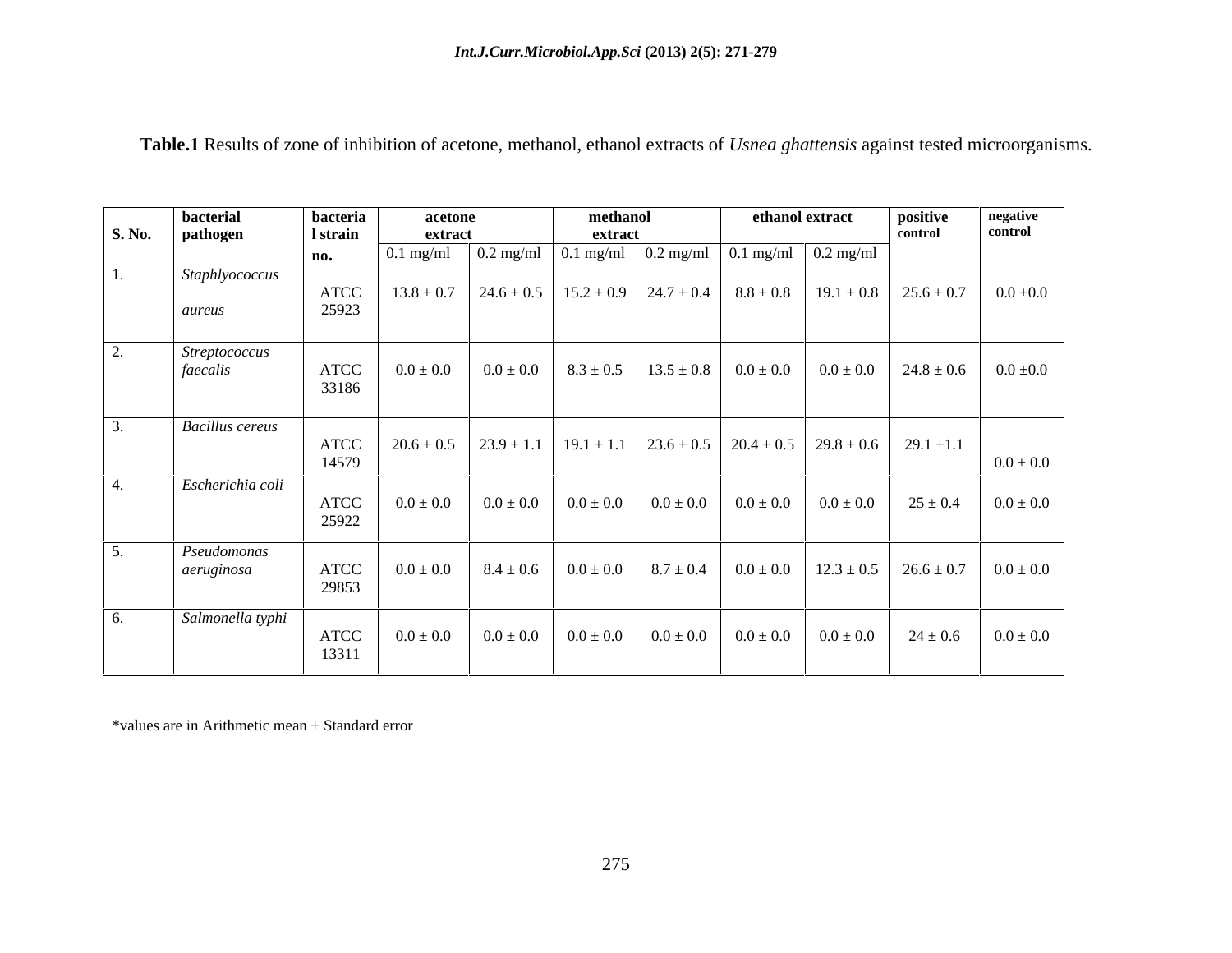growth of bacteria.  $\qquad \qquad$  lipopoliproteins (Hugenholtz, 2002;

The results of disc diffusion assay are lichens exhibit strong antimicrobial expressed as mean  $\pm$  SD of three replicates in each test, given in table 1 and results of MIC are given in table 2.

concentration (MIC) of *Usnea ghattensis*

|       |                            |            | minoned the growth of both Grain positive         |  |
|-------|----------------------------|------------|---------------------------------------------------|--|
| S.No. | Bacterial pathogen   Usnea |            | bacteria and one gram negative bacteria in        |  |
|       |                            | ghattensis | the present study.                                |  |
|       | <i>Staphlyococcus</i>      | 6.25       |                                                   |  |
|       | aureus                     |            | U. ghattensis showed that MIC values              |  |
|       | <i>Streptococcus</i>       |            | were varying between $25-3.125$ $\mu$ g/ml.       |  |
|       | faecalis                   |            | Similar<br><i>Usnea</i><br>species<br>other<br>to |  |
| ، ت   | <b>Bacillus cereus</b>     | 3.125      | U.ghattensis also showed equal MIC                |  |
|       | Pseudomonas                | 200        | values (Madamombe and Afolayan, 2003).            |  |
|       | aeruginosa                 |            | Lichens and their metabolites<br>have             |  |

depended on the type of extract, its of all the three extracts were showing *licheniformis*, *B.megatarium* and *S.* activity against all bacteria except *S. faecalis,* for which only methanol extract was showing trace activity*.* Against *P.*  showing activity while the concentration 0.1mg/ml was ineffective*.*

showing almost equal activity against towards antibacterial activity. The *S .aureus* whereas ethanol extract was found to be more effective against *B.*  different sensitivity of bacteria can be wall (Yang *et al.,* 1999). The cell wall of the gram-positive bacteria consists of activity as well as the economical and fast<br>nentidoglycan (mureins) and teichoic isolation of the metabolite from the lichen peptidoglycan (mureins) and teichoic

showing growth of bacteria and negative acids; the cell wall of the gram-negative control was clear and not showing any cells consists of lipo polysaccharides, and lipopoliproteins (Hugenholtz, 2002; Heijenoort, 2001). Most of the Parmelloid lichens exhibit strong antimicrobial activity (Gulluce *et al.,* (2006), Candan *et al.,* (2007)*,* Rankovic *et al.,* (2007b).

**Table.2** Minimum inhibitory Rowe et al., (1989) and Silva et al., against tested microorganisms positive bacteria, but it is of great interest According to Burkholder *et al*., (1944), Rowe *et al*., (1989) and Silva *et al.,* (1986), the lichens inhibit mostly Gram to note that the extracts of *U. ghattensis*  inhibited the growth of both Gram positive S.No. | Bacterial pathogen | *Usnea* bacteria and one gram negative bacteria in the present study. *ghattensis* the present study.

The intensity of the antimicrobial effect antibiotic, enzyme inhibitory, allergenic. concentration, and the tested methanol and light petroleum extracts of microorganisms. The tested concentrations lichen were effective against *Bacillus aeruginosa*, 0.2 mg/ml concentration was *muralis, Peltigera polydactyla, Ramalina U. ghattensis* showed that MIC values *aureus* 2 Streptococcus 25 were varying between 25-3.125 µg/ml. Similar to other *Usnea* species *U.ghattensis* also showed equal MIC 2. *Bacillus cereus* 3.125 values (Madamombe and Afolayan, 2003). 3. *Pseudomonas*  Lichens and their metabolites have *aeruginosa* manifold biological activity: - antiviral, Behera (2005b) reported that the acetone, *licheniformis, B.megatarium* and *S. aureus.* Ali karagoz *et al.,* (2009) reported antibacterial activity of aqueous and ethnolic extracts lichens like *Lecanora farinacea, Xanthria elegans. faecalis* and *faecalis* and *faecalis* and *faecalis* and *faecalis* and *faecalis* and *faecalis* and *false false false false false false false false false false fal* 

Acetone and methanol extract was extracts of *U.ghattensis* have a potential *cereus* and *P. aeruginosa.* The reason for antimicrobial activity relative to the tested found in different transparency of the cell human therapy, animal and plant diseases. The acetone, methanol and ethanol towards antibacterial activity. The obtained results showed that the tested lichen extracts showed a significant bacteria, which could be of significance in Further investigations on the antibacterial activity as well as the economical and fast isolation of the metabolite from the lichen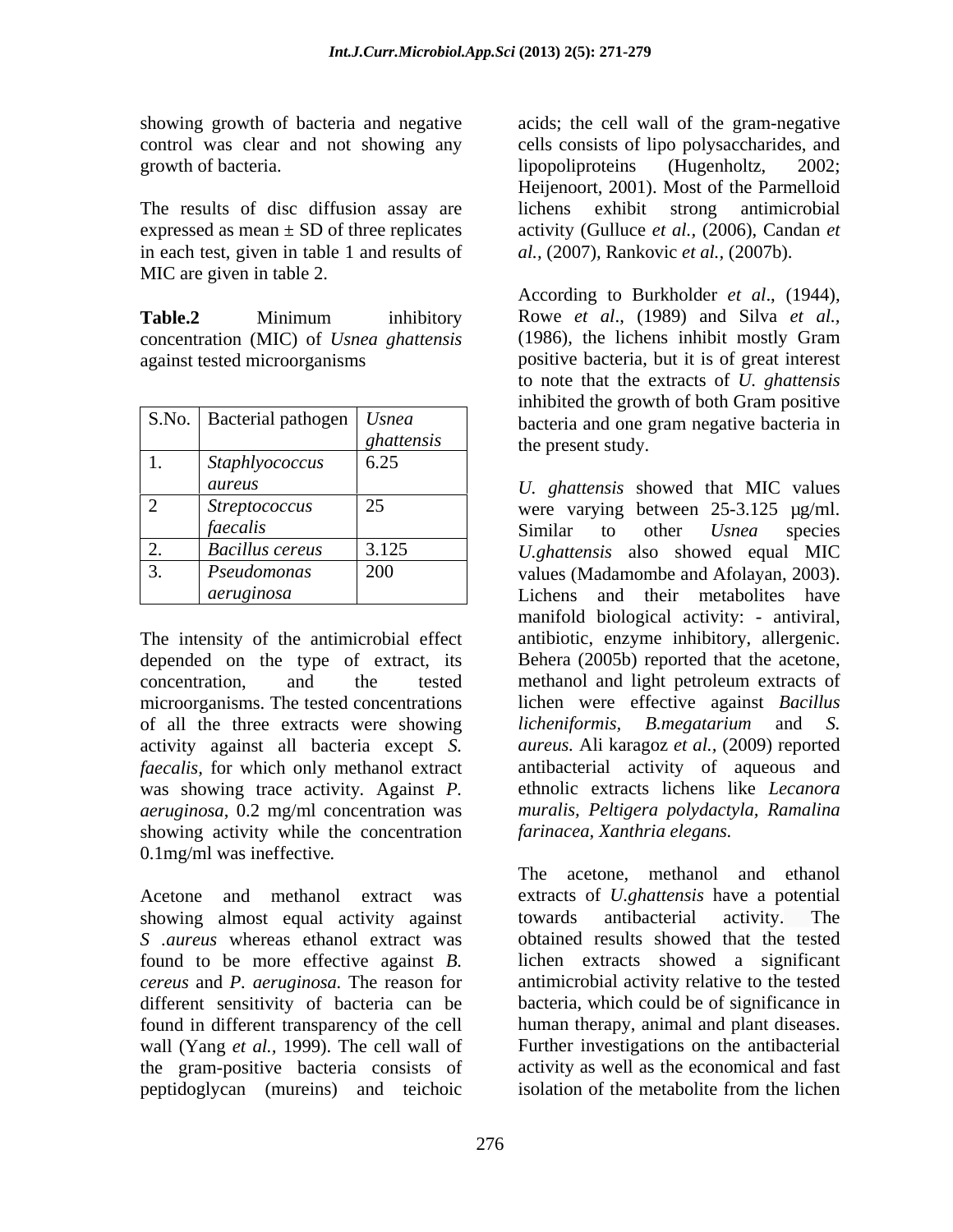are needed. Consequently, the antibacterial Salazinic Acid Constituent. Z. effect of plants tested can be explained with new studies by using different Denton, G.H., Karlen, W. 1973. solvents for extraction and other bacteria,

Authors are thankful to the director Sahin, A. Adiguzel, G. Agar and National botanical research institute, (CSIR) Lucknow and Head, Department of Microbiology, Sanjay Gandhi Post Graduate Institute of Medical Sciences *saxatilis*, *Platismatia glauca*, (SGPGI), Lucknow, India for providing Ramalina pollinaria, Ramalina necessary lab facilities. The polymorpha and Umbilicaria

Approval was obtained by the authors Bryophyten, Pteridophyten und from Research ethical committee of Gymnospermen. Basel-Stuttgart: Sanjay Gandhi Post Graduate Institute of

- *Symbiosis*. New York. John Wiley and
- Bauer, A.W., W.M.M. Kirby, J.K.C. Scherris<br>Bauer, A.W., W.M.M. Kirby, J.K.C. Scherris<br>Hugenholtz, P., 2002. Exploring susceptibility testing by a standardized single disc method. Am. J.Clin.Pathol.  $\frac{C_1a_1}{0003.8}$
- Behera, B. C., N. Verma, A. Sonone and lichens and their metabolites. Antibacterial activities of lichen Usnea 570. ghattensis *in vitro.* Biotech. Lett. 27 :
- Burkholder, P.R., A.W. Evans, I. McVeigh
- and Türk, A.Ö*.* 2007. Antimicrobial Activity of Extracts of the  $\frac{1}{2}$  the Legaine A E Pylingke and Sequend Lichen *Parmelia sulcata* and its

Salazinic Acid Constituent. Z. Naturforsch*.* 62: 619-621.

- accurately. Holocene moraine studies in Southern Acknowledgement Alp. Res. 5:347–372. Denton, G.H., Karlen, W. 1973. Lichenometry: its application to Alaska and Swedish Lapland. Arct. Alp. Res. 5:347–372.
	- Gulluce, M., A.Aslan, M. Sokmen, F. Sahin, A. Adiguzel, G. Sokmen, A. 2006. Screening the antioxidant and antimicrobial properties of the lichens *Parmelia saxatilis, Platismatia glauca, Ramalina pollinaria, Ramalina polymorpha* and *Umbilicaria nylanderiana*. Phytomed. 13: 515-521.
- **Ethical approval** Hegnauer, R., 1962. Chemotaxonomy der Pflanzen. Band 1: Thallophyten, Bryophyten, Pteridophyten und Gymnospermen. Birkha¨user Verlag
- Medical Sciences (SGPGIMS). Hostettman, K., and Wolfender, J.L. 1997. **References** secondary metabolites*.* Pestic Sci*.* 51: The search for biologically active 471-482.
- Ahmadijan, V., 1993. *The Lichen*  $\frac{\text{Symposis. New York.} \text{John Wncy and}}{\text{Sons. pp. 1-250.}}$ Heijenoort, J., 2001. Formation of the glycan chains in the synthesis of 25-36.
	- and Turck, M. 1966.Antibiotic  $\frac{1}{2}$  real proportional diversity in the conomic Hugenholtz, P., 2002. Exploring prokaryotic diversity in the genomic era. Genome Biol*.* 3 (2): 0003.1 0003.8.
	- $45: 493-496.$  Huneck, S., 1999. The significance of Makhija, U. 2005b. Antioxidant and metal metal increase in the metal increase in the metal increase in the metal increase in the metal increase in the metal increase in the metal increase in the metal increase in the metal lichens and their metabolites. Naturwissenschaften. 86(12): 559– 570.
- mgonsdottir, K., M.A. Hjannarsdottir,<br>G.A. Guojonsdottir A. Brynjolfsdottir, and Thornton, H.K. 1944. Antibiotic  $\frac{12.5 \text{ g} \cdot \text{m}}{1997}$ . *In vitro* susceptibility of activity of lichens. Proc. Natl. Acad. Helicobacter bylori to  $\frac{1}{250}$  Sci. USA. 30: 250–255. Candan, M., M. Yilmaz, T. Tay, M. Erdem protolichesterinic acid from the lichen<br>Cetraria islandica. Antimicrob. Ingólfsdottir, K., M.A. Hjalmarsdottir, A. Sigurdsson and Stein-grimsson, O. 1997. *In vitro* susceptibility of *Helicobacter pylori* to protolichesterinic acid from the lichen *Cetraria islandica*. Antimicrob. Agents Chemother. 41**:** 215-217.
	- Jezeirski, A., E. Bylinska and Seaward,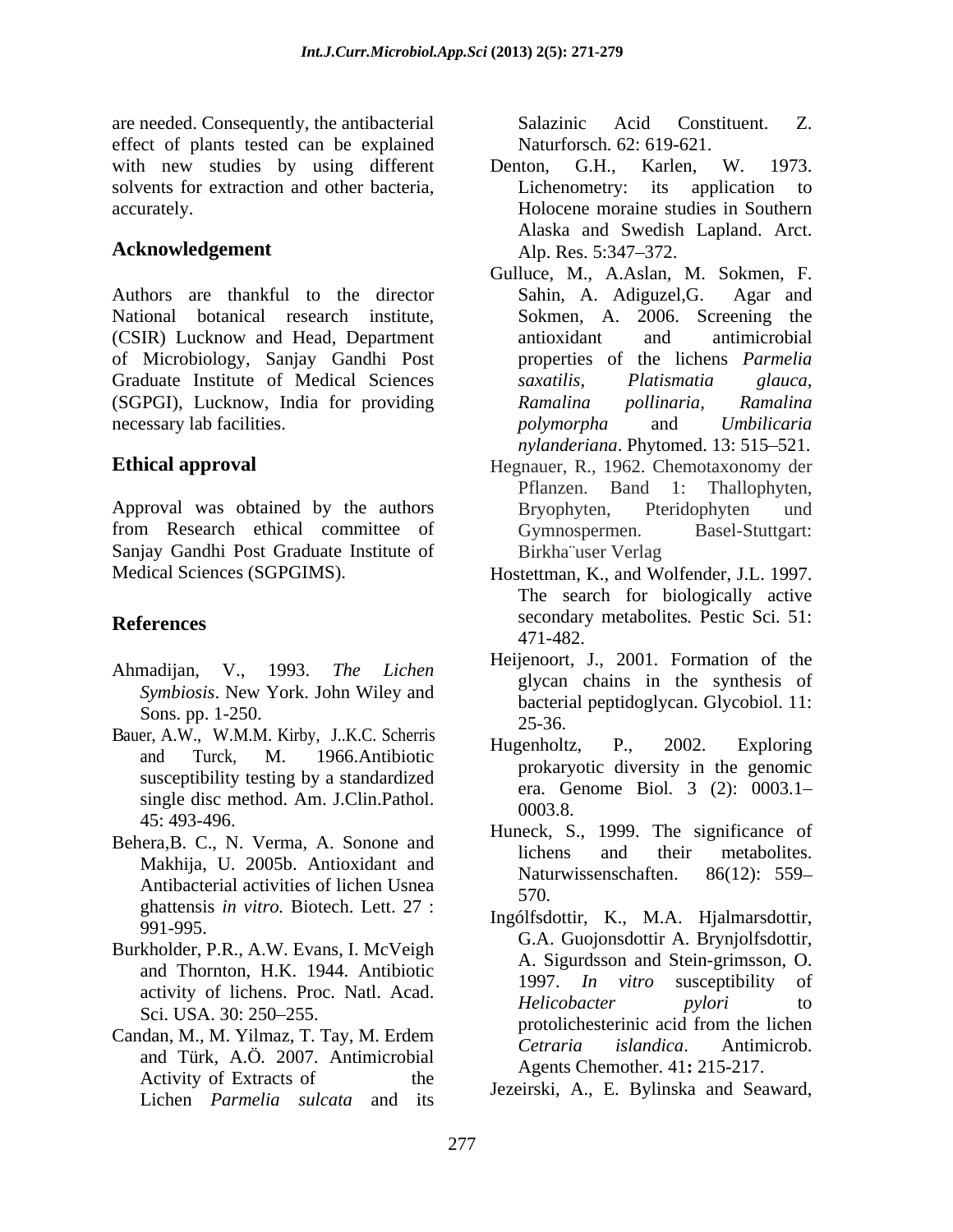- Karaman, I., F. Sanin, M. Gulluce*,* H*.* Og¨utc¨u, M Sengul and Adiguzel, A.
- Karagoz, A., N. Dogruoz, Z. Zeybek and of some lichen extracts. J. Medi. Plant.
- South African *Usnea barbata.* Pharma.
- 
- Manojlovic, N. T., P. Vasiljevic, M. HPLC analysis and cytotoxic potential *vermicularis var. subuliformis.* J.Med.
- Manojlovic, N.T., P.J. Vasiljevic and
- Mitscher, L., S. Drake, S.R. Gollipudi and Okwute, S.K. 1987. A modern look at
- Molnár, K., and Farkas, E. 2010. Current results on biological activities of lichen
- M.R.D. 1999. Electron paramagnetic NCCLS., 1997. Performance Standards for resonance (EPR) Investigations of lichens—1: effects of air pollution. Tests: Approved Standard M2-A7. Atmos. Environ. 33: 4629–4635. National Committee for Clinical Antimicrobial Disk Susceptibility *National Committee for Clinical Laboratory Standards*, Wayne, PA, USA.
- 2003. Antimicrobial activity of NCCLS., 2002. Performance standards for aqueous and methanol extracts of antimicrobial susceptibility testing. *Juniperus oxycedrus* L. J Ethnopharmacol. 85: 231–235. NCCLS document M100-S12. Twelfth informational supplement. NCCLS document M100-S12. NCCLS, Wayne, Pa.
- Aslan, A. 2009. Antibacterial activity Ranković, B., M. Misić and Sukdolak, S. Res. 3(12) : 1034-1039 lichens *Cladonia furcata, Parmelia* Madamombe, I.T., and Afolayan, *caperata, Parmelia pertusa*, A.J.2003. Evaluation of the *Hypogymnia physodes* and antimicrobial activity of extracts from *Umbilicaria polyphylla*. British. J. 2007b. Antimicrobial activity of the *caperata, Parmelia pertusa, Hypogymnia physodes* and *Umbilicaria polyphylla.* British. J. Biomed. Sci. 64:143-148.
- Biol. 41( 3):. 199-202. Richardson, D.H.S., 1991. Lichens and Manojlovic, N.T., S. Solujic and Man*.* In Frontiers in Mycology: Sukdolak, S. 2002. Antimicrobial activity of an extract and the Fourth International Mycological anthraquinones from *caloplaca schaereri*, Lichenologist. 34(1): 83–85. D.L. Hawksworth. C.A. B. Honorary and General Lectures from Congress, Regensburg 1990. Edited by D.L. Hawksworth. C.A. B. International.pp. 187-210.
	- Jusković, S. Najman, S. Janković and Rowe, J.G.,M.T. Saenz and Garcia. Milenkovic-Andjelkovic, A. 2010a. of extracts from the lichen, *Thamnolia*  Rowe, J.G.,M.T. Saenz and Garcia.<br>1989. Contribution a a'l e' tudedel' antibactérienne de queques lichens du sudde l'Espagne. Pharmaceutique francaise. 47: 89-94.
	- Plant. Res.4(9):817 823. Shukla, V., G.P. Joshi and Rawat, M S M. Markovic, Z. S.2010b. Antimicrobial source of bioactive compounds: a activity of extracts and various review. Phytochem.Review. 9(2):303– fractions of chloroform extract from 314. 2010. Lichens as a potential natural 314.
	- the lichen *Laurera benguelensis*. J. Silva, D.A., J. Oliveira, J.E. Maileite, M. Biol.Res.13:27–34. **Queiroz** and Paulo- Filho L. X. 1986. Antimicrobial activity of Brazilian lichens. Biol. Soc. Brot. 59 (C): 87-96.
	- folkloric use of anti-infective agents. J. Streimann, H., 1986. Catalogue of the Nat. Prod. 50: 1025–1040 lichens of Papua New Guinea and West Irian. Biblioth. Lichenol. 22: 1- 145.
	- secondary metabolites: a review, Toma, N., L.Ghetea, R. Nitu and Corol, Zeitschrift fur Naturforschung D.I. 2001. Progress and perspectives in Section C. *J. Biosci.* 65(3-4):157–173. the biotechnology of lichens. Roum.